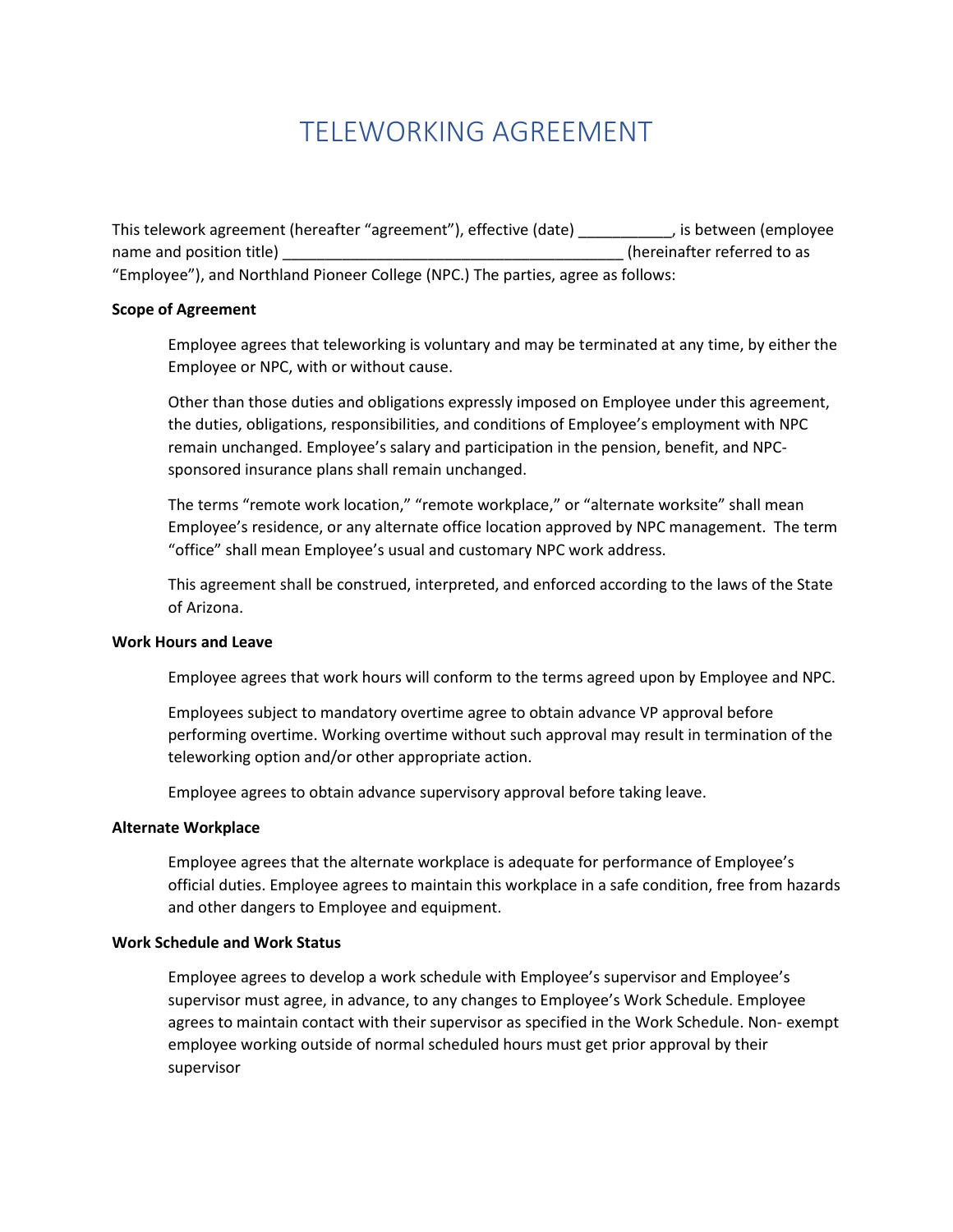Employee agrees to perform only official duties and not to conduct personal business while on work status at the alternate work location. Personal business includes but is not limited to caring for dependents or making home repairs.

Employee agrees not to conduct any work-related in person meetings at the alternate work location if that alternate work location is Employee's home.

## **Work Performance**

Employee agrees to provide regular reports if required by the supervisor to help assess work performance. Employee understands that a decline in work performance may result in termination of this agreement by NPC.

## **Standards of Conduct**

Employee agrees to be bound by NPC regulations, policies, and procedures while working at the alternate workplace. Violation of the foregoing may result in termination of this agreement and the teleworking privilege.

## **Supplies**

Employee agrees to obtain from the primary workplace all supplies needed for work at the alternate workplace and understands that out-of-pocket expenses for supplies regularly available at the primary workplace will not be reimbursed unless previously approved by that Department's Supervisor.

#### **Equipment**

The Employee understands that she/he is expected to use their own furniture, telephone lines, Internet Service and all other equipment when teleworking unless otherwise specified in this agreement.

## **Security of Confidential Information**

Employee agrees that all NPC-owned data, files, software, equipment, facilities, and supplies must be properly protected and secured. NPC-owned data, software, equipment, facilities, and supplies must not be used to create Employee-owned software or personal data. Employee will comply with all NPC and Federal and State policies and instructions regarding security of confidential information. Any software, products, or data created because of work-related activities are owned by NPC and must be produced in the approved format and medium.

Employee agrees to protect NPC records from unauthorized disclosure or damage and will comply with all requirements of law regarding disclosure of NPC information. Failure to comply could result in disciplinary action and/or termination.

#### **Reimbursement**

Employee agrees that NPC will not be responsible for operating costs, home maintenance, or any other incidental cost (e.g., utilities, insurance) whatsoever, associated with the use of Employee's residence or computer equipment. NPC will reimburse Employee for expenses authorized by Employee's supervisor and incurred while conducting business for NPC.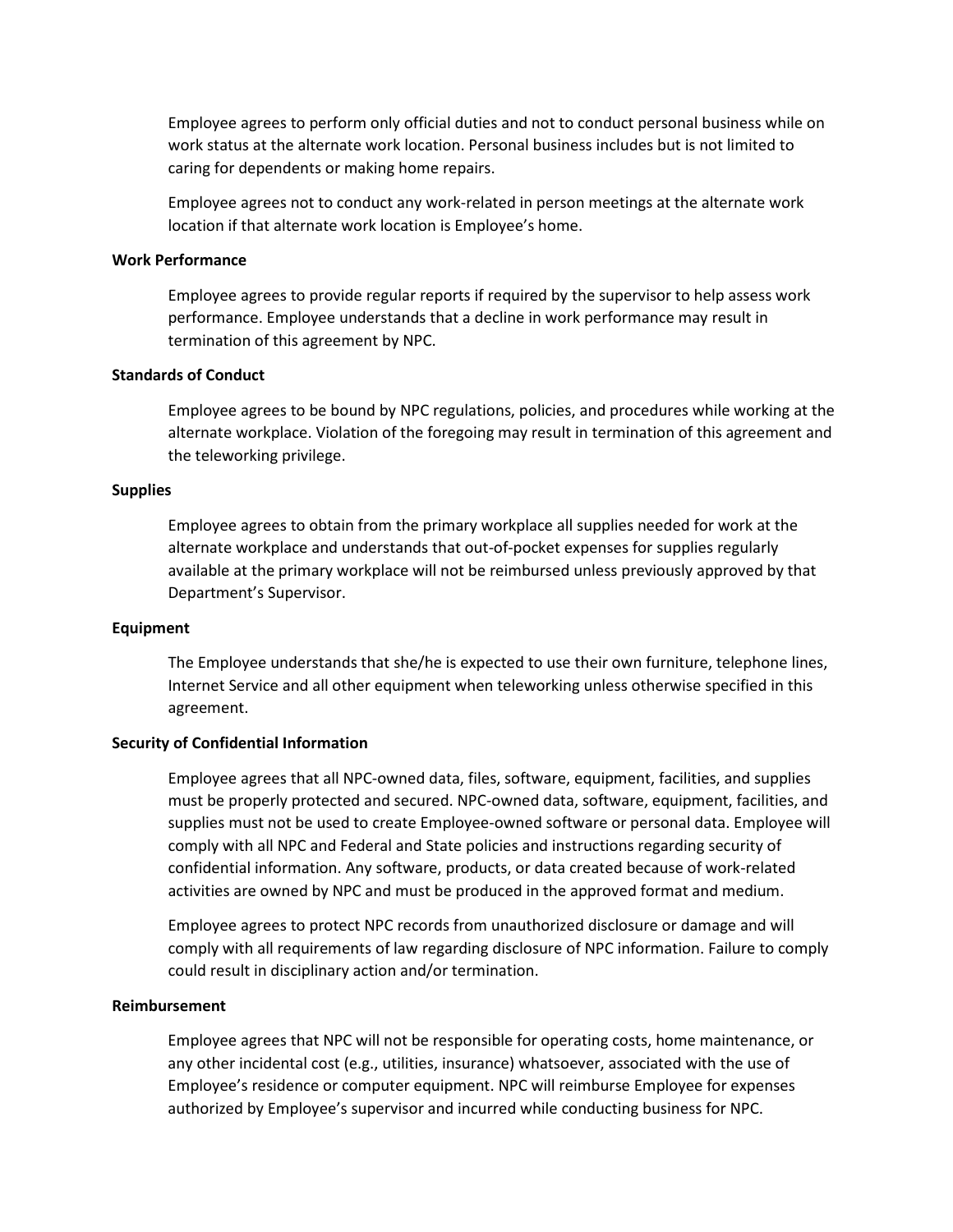## **Liability for Injuries**

Employee understands that Employee is covered under Arizona Workers' Compensation law if injured while performing official duties at the primary workplace or at the alternate workplace designated on the self-certification checklist. Employee agrees to notify Employee's supervisor and HR immediately of any accident or injury that occurs at the alternate workplace and to complete any required forms. Department agrees to investigate such a report immediately.

Employee understands that NPC will not be liable for damages to Employee's personal or real property while Employee is working at the alternate work location, except to the extent decided to be liable under Arizona Law.

To the extent permitted by law, Employee will not attempt to hold the state responsible or liable for any loss or liability in any way connected to the employee's non-work-related use of their own home.

# **Other Action**

Nothing in this agreement precludes NPC from taking any appropriate disciplinary or adverse action against Employee if Employee fails to comply with the provisions of this agreement or terms and conditions of employment.

# **Participation in Studies and Reports**

Employee agrees to participate in studies, inquiries, reports, or analyses relating to teleworking at NPC's direction.

# **Equipment, Supplies, and NPC Assets**

List any NPC or state equipment that will be used at the alternate workplace (attach additional documentation as needed):

| Item: | Inventory No.: | Date Out | Date Returned |
|-------|----------------|----------|---------------|
|       |                |          |               |
| 1.    |                |          |               |
|       |                |          |               |
| 2.    |                |          |               |
|       |                |          |               |
| 3.    |                |          |               |
|       |                |          |               |
| 4.    |                |          |               |
|       |                |          |               |
| 5.    |                |          |               |
|       |                |          |               |